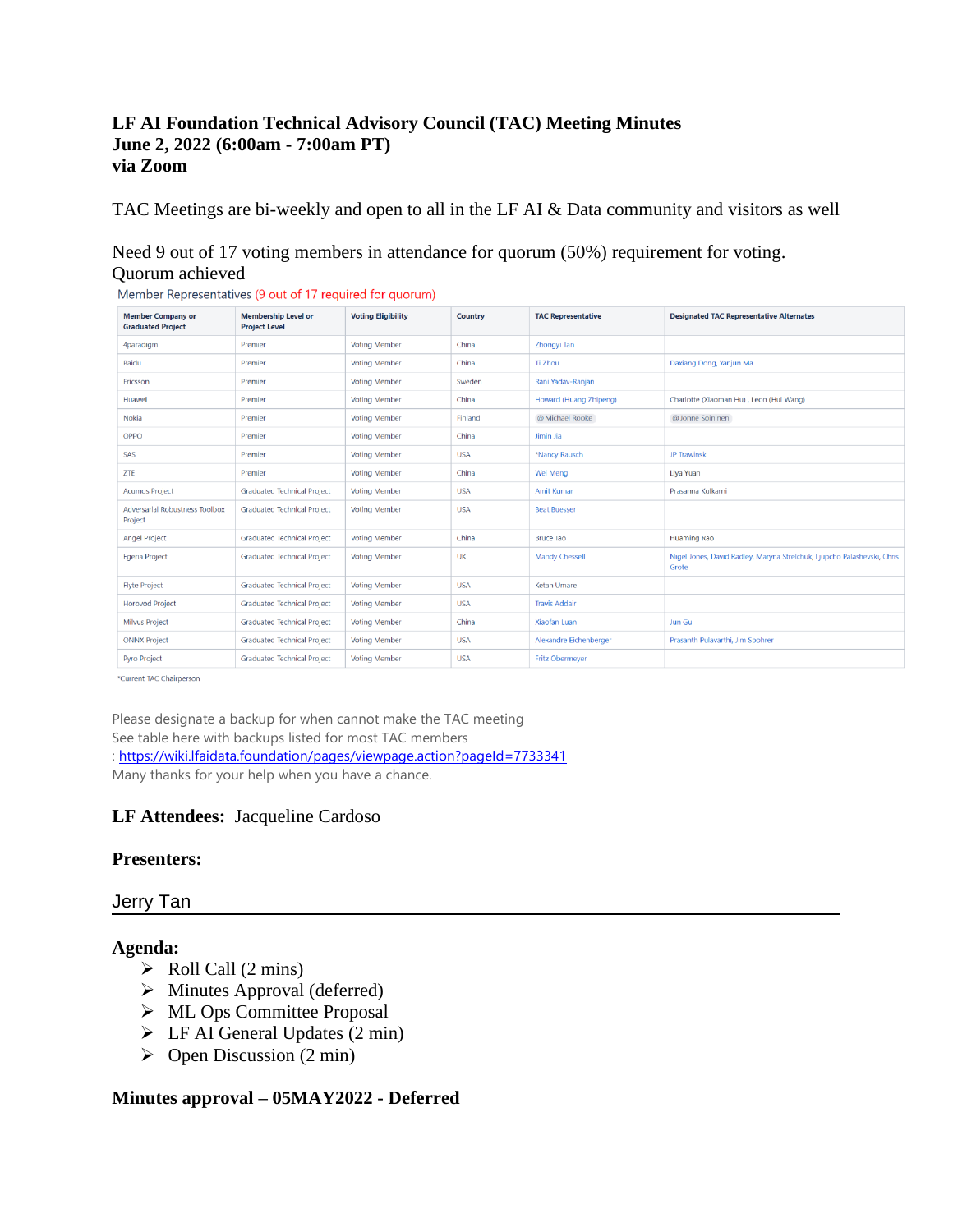## **Note on Quorum**

As LF AI is growing, we now have 19 voting members on the TAC. 10 needed for quorum. TAC representative - please ensure you attend the bi-weekly calls or email Jacqueline/Ibrahim to designate an alternate representative when you cannot make it.

We need to ensure quorum on the calls especially when we have items to vote on.

#### **Upcoming TACs**

-June 16, 2022 – Beyond ML new sandbox proposal - June 30, 2022 – Fate AI new sandbox proposal; Using LFX Insights

## **Reminders to TAC Chair:**

Get backups for TAC members Send invitation to TAC members who do not have TAC call on their calendar

## **Chat:**

| 00:09:40                                              |                                                        | Jim Spohrer @ ONNX: FYI: June 24 - ONNX Community Day -   |  |  |  |
|-------------------------------------------------------|--------------------------------------------------------|-----------------------------------------------------------|--|--|--|
| https://twitter.com/onnxai/status/1521242272855035904 |                                                        |                                                           |  |  |  |
| 00:11:03                                              | LF AI & Data Foundation: Thanks Jim for that link!     |                                                           |  |  |  |
| 00:31:58                                              | susan malaika: Thank you for very interesting proposal |                                                           |  |  |  |
| 00:33:03                                              |                                                        | Wei Meng @ ZTE: I look forward to the book, Jerry $\odot$ |  |  |  |
| 00:34:11                                              | Jerry Tan--4Paradigm:                                  | yeah, we will try to get the book finished this year.     |  |  |  |
| 00:37:40                                              | Jerry Tan--4Paradigm:                                  | Thanks, susan.                                            |  |  |  |
| 00:38:24                                              | Jim Spohrer @ ONNX:                                    | @Alex - congrats on being elected for a second            |  |  |  |
|                                                       | term to the ONNX Steering Committees!                  | https://github.com/onnx/steering-                         |  |  |  |

committee/blob/main/elections/2022/results.md

# **LF AI & Data General Updates**

Contact: Nancy Rausch (TAC Chair) and Ibrahim Haddad (ED, LF AI) to present

Project Updates

LF AI & Data Landscape reviewed List of current projects noted, available here: https://landscape.lfaidata.foundation/format=card-mode Growing developer community List of companies hosting projects in LF AI & Data How to host a project in LF AI & Data Hosted project stages and life cycle: https://lfaidata.foundation/project-stages-and-lifecycle/ Offered services for hosted projects: https://lfaidata.foundation/services-for-projects/ Upcoming Releases For links to details on upcoming releases for LF AI & Data hosted projects visit the Technical Project Releases wiki Project releases will be announced via a blog post and promoted on LF Project Graduation Opportunities: TBD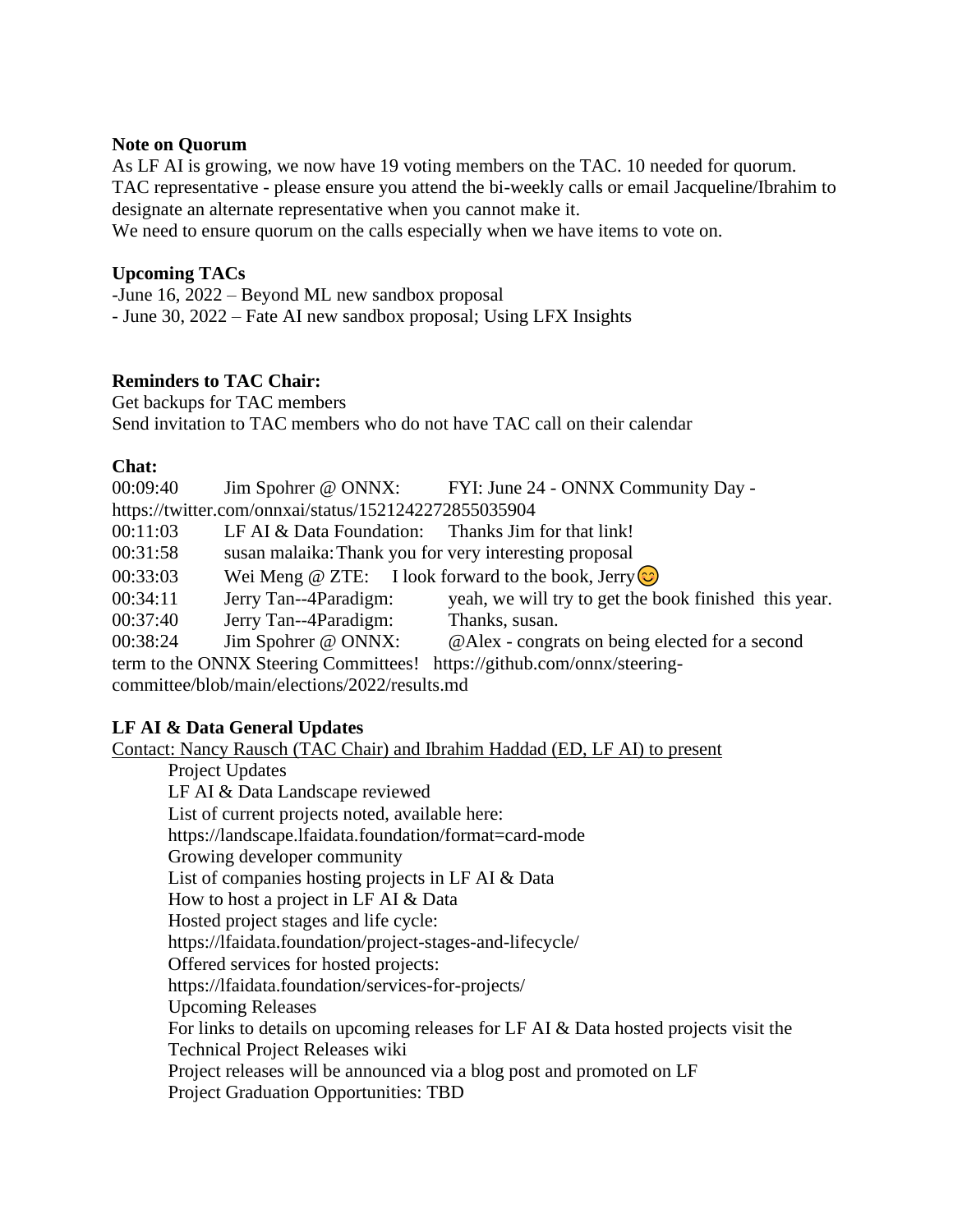# **AI Twitter and/or LinkedIn social channels**

If you are an LF AI hosted project and would like LF AI to promote your release, reach out to pr@lfaidata.foundation to coordinate in advance (min 2 wks) of your expected release date. Please email pr@lfaidata.foundation for more details and/or questions.

# **GB Committees: Outreach Committee Updates**

Visit the LF AI Events Calendar or wiki for a list of all events Please consider holding virtual events To discuss participation, please email events@lfaidata.foundation Upcoming Events - https://lfaidata.foundation/events/ PR/Comms Updates Please follow LF AI & Data on Twitter & LinkedIn and help amplify news via your social networks - Please retweet and share! Also watch for news updates via the tac-general mail list View recent announcement on the LF AI & Data Blog Open call to publish project/committee updates or other relevant content on the LF AI & Data Blog To discuss more details on participation or upcoming announcements, please email pr@lfaidata.foundation Questions on participation details or upcoming announcements? Email pr@lfaidata.foundation

# **TAC Committees: Call to Participate in Ongoing TAC Committee Efforts**

ML Workflow and InterOp

Slack conversation channel: #ml-workflow

https://lfaifoundation.slack.com/archives/C011V9VSMQR

Wiki: https://wiki.lfaidata.foundation/display/DL/ML+Workflow+Committee

To participate by email: https://lists.lfaidata.foundation/g/mlworkflow-committee

Trusted AI Committee

Slack conversation channel: #trusted-ai-committee

https://lfaifoundation.slack.com/archives/CPS6Q1E8G

Wiki: https://wiki.lfaidata.foundation/display/DL/Trusted+AI+Committee

To participate by email: https://lists.lfaidata.foundation/g/trustedai-committee/ BI & AI Committee

Slack conversation channel: #bi-ai-committee

https://lfaifoundation.slack.com/archives/C01EK5ND073

Wiki: https://wiki.lfaidata.foundation/pages/viewpage.action?pageId=35160417

To participate by email: https://lists.lfaidata.foundation/g/biai-discussion

# **Working Group: Ongoing Effort to Create AI Ethics Training – two hour video**

To join conversation on Slack:

 #edx\_project https://lfaifoundation.slack.com/archives/C015NJUMR3M Initial developed course by the LF: Ethics in AI and Big Data - published on edX platform: https://www.edx.org/course/ethics-in-ai-and-big-data

The goal is to build 2 more modules and package all 3 as a professional certificate - a requirement for edX